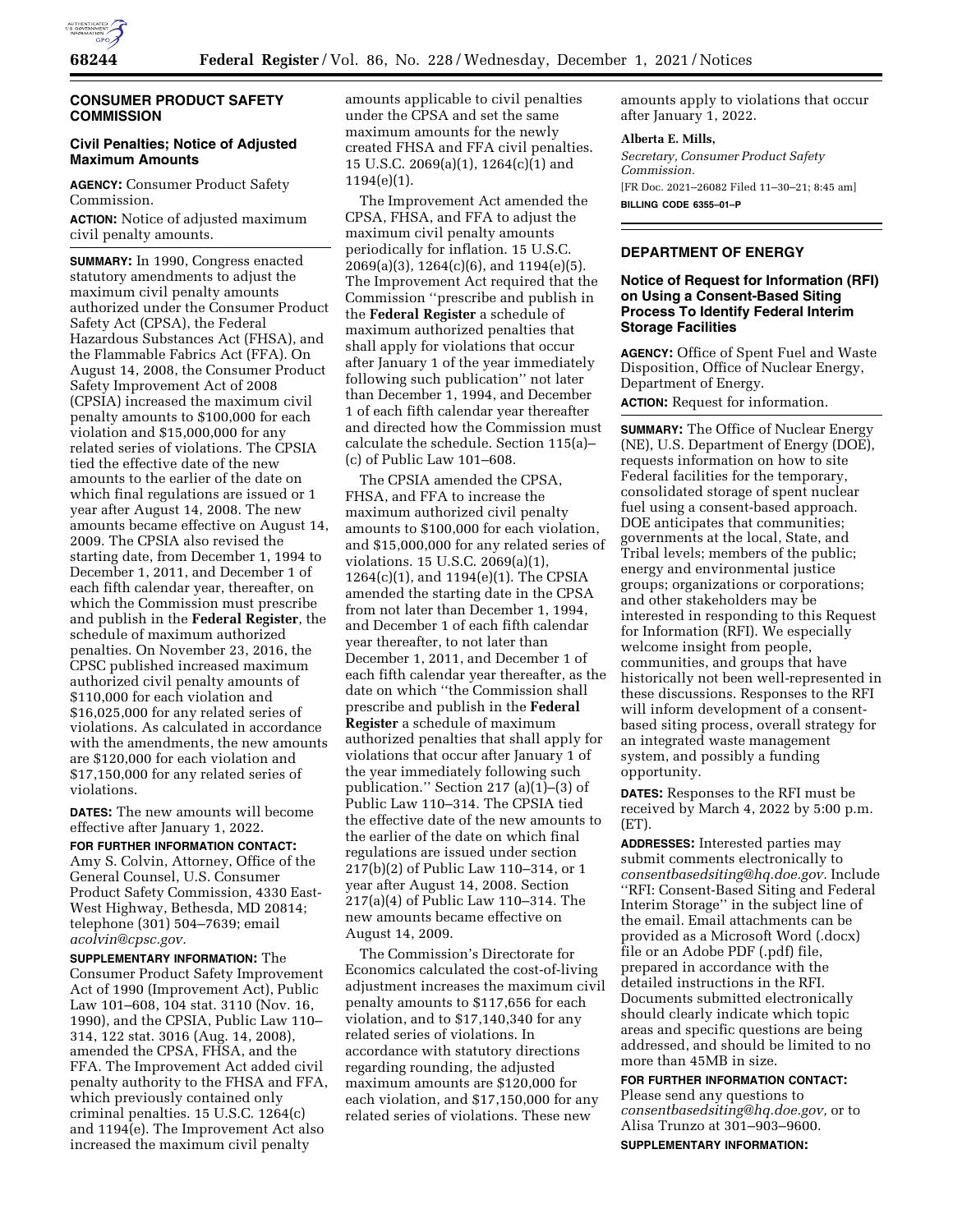### **Background**

In 2015, DOE began developing a consent-based process for siting storage or disposal facilities collaboratively with members of the public, communities, stakeholders, and governments at the Tribal, State, and local levels. As part of this initiative, the Department issued an Invitation for Public Comment (*[www.energy.gov/sites/](http://www.energy.gov/sites/prod/files/2016/12/f34/Summary%20of%20Public%20Input%20Report%20FINAL.pdf)  [prod/files/2016/12/f34/Summary of](http://www.energy.gov/sites/prod/files/2016/12/f34/Summary%20of%20Public%20Input%20Report%20FINAL.pdf)  [Public Input Report FINAL.pdf](http://www.energy.gov/sites/prod/files/2016/12/f34/Summary%20of%20Public%20Input%20Report%20FINAL.pdf)*) and conducted a series of public meetings to seek feedback and inform future efforts. Based on that feedback, as well as the findings of several expert groups, DOE developed and requested public comment on the *Draft Consent-Based Siting Process for Consolidated Storage and Disposal Facilities for Spent Nuclear Fuel and High-Level Radioactive Waste (*the ''*Draft Consent-Based Siting Process,*'' *[www.energy.gov/](http://www.energy.gov/sites/prod/files/2017/01/f34/Draft%20Consent-Based%20Siting%20Process%20and%20Siting%20Considerations.pdf)  [sites/prod/files/2017/01/f34/Draft](http://www.energy.gov/sites/prod/files/2017/01/f34/Draft%20Consent-Based%20Siting%20Process%20and%20Siting%20Considerations.pdf)  [Consent-Based Siting Process and Siting](http://www.energy.gov/sites/prod/files/2017/01/f34/Draft%20Consent-Based%20Siting%20Process%20and%20Siting%20Considerations.pdf)  [Considerations.pdf](http://www.energy.gov/sites/prod/files/2017/01/f34/Draft%20Consent-Based%20Siting%20Process%20and%20Siting%20Considerations.pdf)*) in January 2017.

In the Consolidated Appropriations Act, 2021, Congress appropriated funds to the Department for interim storage activities. Interim storage is an important component of a waste management system and will enable near-term consolidation and temporary storage of spent nuclear fuel. This will allow for removal of spent nuclear fuel from reactor sites, provide useful research opportunities, and build trust and confidence with stakeholders and the public by demonstrating a consentbased approach to siting.

DOE anticipates that an interim storage facility would need to operate until the fuel can be moved to final disposal. The duration of the interim period depends on the completion of a series of significant steps, such as the need to identify, license, and construct a facility, plus the time needed to move the spent nuclear fuel.

### **Questions for Input**

Given Congressional appropriations to move forward with interim storage activities, we are seeking input on using a consent-based process to site federal interim storage facilities. We will use responses to this RFI, along with comments received in 2017 on the *Draft Consent-Based Siting Process*  (*[www.energy.gov/sites/prod/files/2017/](http://www.energy.gov/sites/prod/files/2017/01/f34/Draft%20Consent-Based%20Siting%20Process%20and%20Siting%20Considerations.pdf)  01/f34/Draft Consent-Based Siting Process and Siting Considerations.pdf*), to help develop a consent-based siting process for use in siting federal interim storage facilities, the overall strategy for development and operation of an integrated waste management system, and possibly a funding opportunity.

Respondents to this RFI do not need to address every question, but DOE welcomes input in all of the following areas.

## **Area 1: Consent-Based Siting Process**

1. How should the Department build considerations of social equity and environmental justice into a consentbased siting process?

2. What role should Tribal, State, and local governments and officials play in determining consent for a community to host a federal interim storage facility?

3. What benefits or opportunities could encourage local, State, and Tribal governments to consider engaging with the Department as it works to identify federal interim storage sites?

4. What are barriers or impediments to successful siting of federal interim storage facilities using a consent-based process and how could they be addressed?

5. How should the Department work with local communities to establish reasonable expectations and plans concerning the duration of storage at federal interim storage facilities?

6. What organizations or communities should the Department consider partnering with to develop a consentbased approach to siting?

7. What other issues, including those raised in the *Draft Consent-Based Siting Process* (*[www.energy.gov/sites/prod/](http://www.energy.gov/sites/prod/files/2017/01/f34/Draft%20Consent-Based%20Siting%20Process%20and%20Siting%20Considerations.pdf)  [files/2017/01/f34/Draft Consent-Based](http://www.energy.gov/sites/prod/files/2017/01/f34/Draft%20Consent-Based%20Siting%20Process%20and%20Siting%20Considerations.pdf)  [Siting Process and Siting](http://www.energy.gov/sites/prod/files/2017/01/f34/Draft%20Consent-Based%20Siting%20Process%20and%20Siting%20Considerations.pdf)  [Considerations.pdf](http://www.energy.gov/sites/prod/files/2017/01/f34/Draft%20Consent-Based%20Siting%20Process%20and%20Siting%20Considerations.pdf)*), should the Department consider in implementing a consent-based siting process?

### **Area 2: Removing Barriers to Meaningful Participation**

1. What barriers might prevent meaningful participation in a consentbased siting process and how could those barriers be mitigated or removed?

2. What resources might be needed to ensure potentially interested communities have adequate opportunities for information sharing, expert assistance, and meaningful participation in the consent-based siting process?

3. How could the Department maximize opportunities for mutual learning and collaboration with potentially interested communities?

4. How might the Department more effectively engage with local, State, and Tribal governments on consent-based siting of federal interim storage facilities?

5. What information do communities, governments, or other stakeholders need to engage with the Department on consent-based siting of federal interim storage facilities?

## **Area 3: Interim Storage as Part of a Waste Management System**

1. How can the Department ensure considerations of social equity and environmental justice are addressed in developing the nation's waste management system?

2. What are possible benefits or drawbacks to co-locating multiple facilities within the waste management system or co-locating waste management facilities with manufacturing facilities, research and development infrastructure, or clean energy technologies?

3. To what extent should development of an interim storage facility relate to progress on establishing a permanent repository?

4. What other issues should the Department consider in developing a waste management system?

## **Response Preparation and Transmittal Instructions**

Please submit responses to this RFI electronically to *[consentbasedsiting@](mailto:consentbasedsiting@hq.doe.gov) [hq.doe.gov](mailto:consentbasedsiting@hq.doe.gov)* no later than 5:00 p.m. (ET) on March 4, 2022. Please include in the subject line ''RFI: Consent-Based Siting and Federal Interim Storage.'' Responses must be received by March 4, 2022, for immediate consideration; however, DOE will continue to accept responses after that date and will review as time permits. Responses may be directly emailed or provided as attachments to an email. It is recommended that attachments with file sizes exceeding 25MB be compressed (*i.e.,* zipped) to ensure message delivery; however, no email shall exceed a total of 45MB, including all attachments. Responses sent as an email attachment must be provided as a Microsoft Word (.docx) or Portable Document Format (.pdf) document.

Please identify your answers by responding to a specific question or topic, if applicable. Please clearly state the specific question to which you are responding. All proprietary and restricted information must be clearly marked. Respondents may answer as many or as few questions as they wish. DOE will not respond to individual submissions. A response to this RFI will not be viewed as a binding commitment to develop or pursue the project or ideas discussed.

Please provide the following information at the start of your response:

- Community, organization, or company (if applicable)
- Contact name
- Contact's address, phone number, and email address